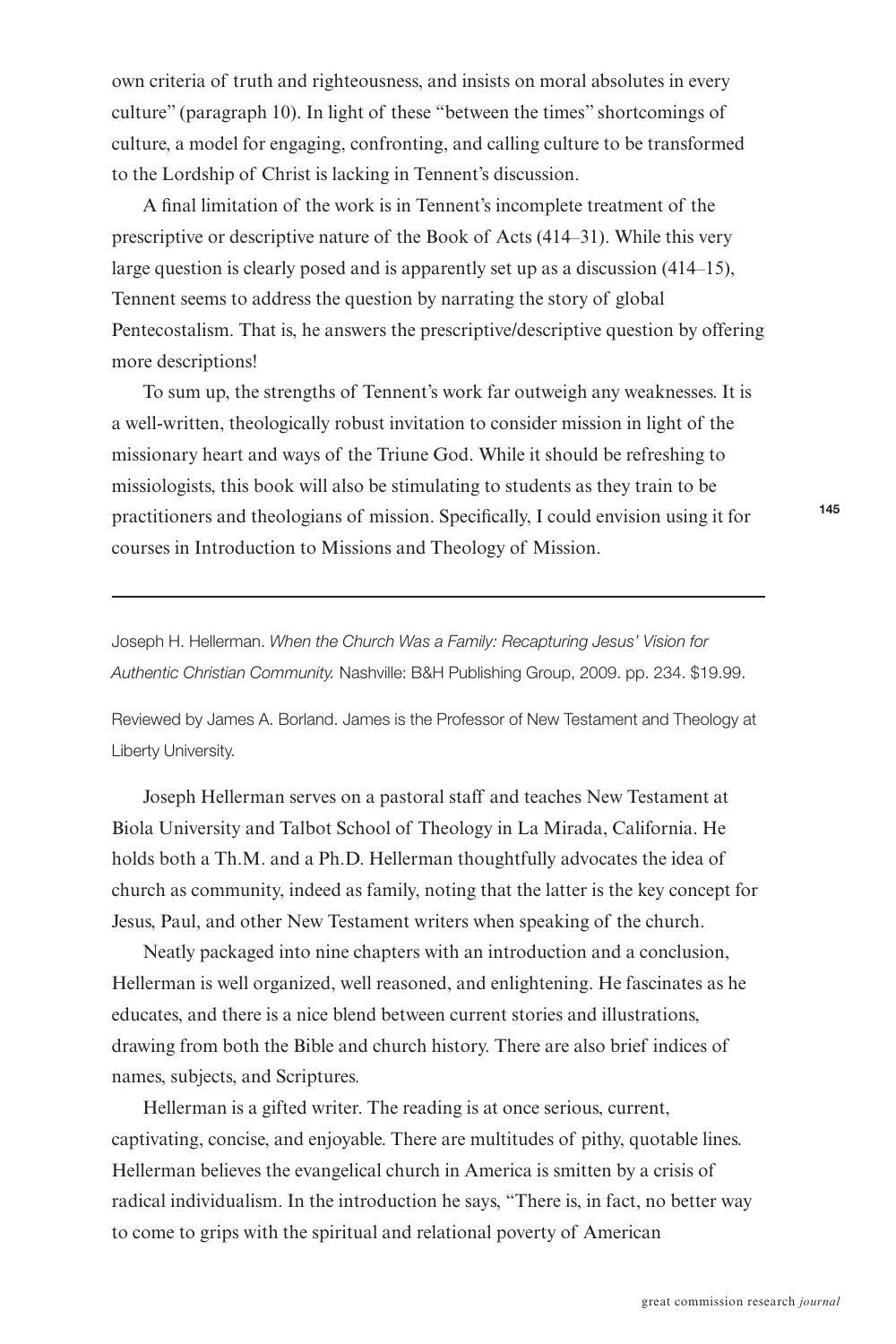individualism than to compare our way of doing things with the strong-group, surrogate family relations of early Christianity. This is the central focus of this book" $(6)$ .

Chapter one compellingly argues that in most societies of the world throughout history, the group was and is more important than the individual. Decisions about vocation, choice of a spouse, and where to live were family matters, not solo decisions by an individual. What we need, Hellerman says, "is a wholesale reorientation of our worldview, and a key aspect of that reorientation must involve embracing the strong-group values that characterized the outlook of New Testament Christianity. Only then will we be able to revolutionize the way we relate to one another in our families and in our churches" (30).

Chapter two focuses on the family in the New Testament world. Illustrations are taken from Josephus' reports about Herod's family, Plutarch's history of Mark Antony, Intertestamental literature, and a couple of modern stories that fit the pattern of the New Testament world. He argues that ties between brothers and sisters were stronger than those of husband and wife. This fits into the New Testament concept of the church as a family of brothers and sisters.

The argument of chapter three is that Jesus actually created a new group for believers. Hellerman deals with the tough sayings of Jesus about earthly family loyalties. He notes, "Jesus radically challenged His disciples to disavow primary loyalty to their natural families in order to join the new surrogate family of siblings He was establishing—the family of God. Relationships among God's children were to take priority over blood family ties" (64).

Chapter four presses the argument from Paul's church epistles where he frequently speaks of believers as brothers. There is an emphasis on Christ as *our* Savior, rather than as *my* Savior. Hellerman notes that the Bible never speaks of Christ as one's "personal Savior." Rather, one trusts Christ and becomes a member of a family of believers, united to Christ's spiritual body, the church.

Chapter five turns to early church history to show how the church functioned as a surrogate family. Illustrations are drawn from the writings of Clement, Cyprian, and Tertullian (all of North Africa), Justin Martyr, and the pen of Lucian, a pagan. The stories are captivating and clearly forward the argument.

Chapter six argues for familification as well as justification. He writes, "We need to cultivate both the vertical and the horizontal dimensions of what happened to us at salvation, as we seek to mature in the Lord" (132). The final three chapters discuss life together, decision making, and leadership in the family of God—the church. The discussions are bold, fresh, and thought provoking. Hellerman is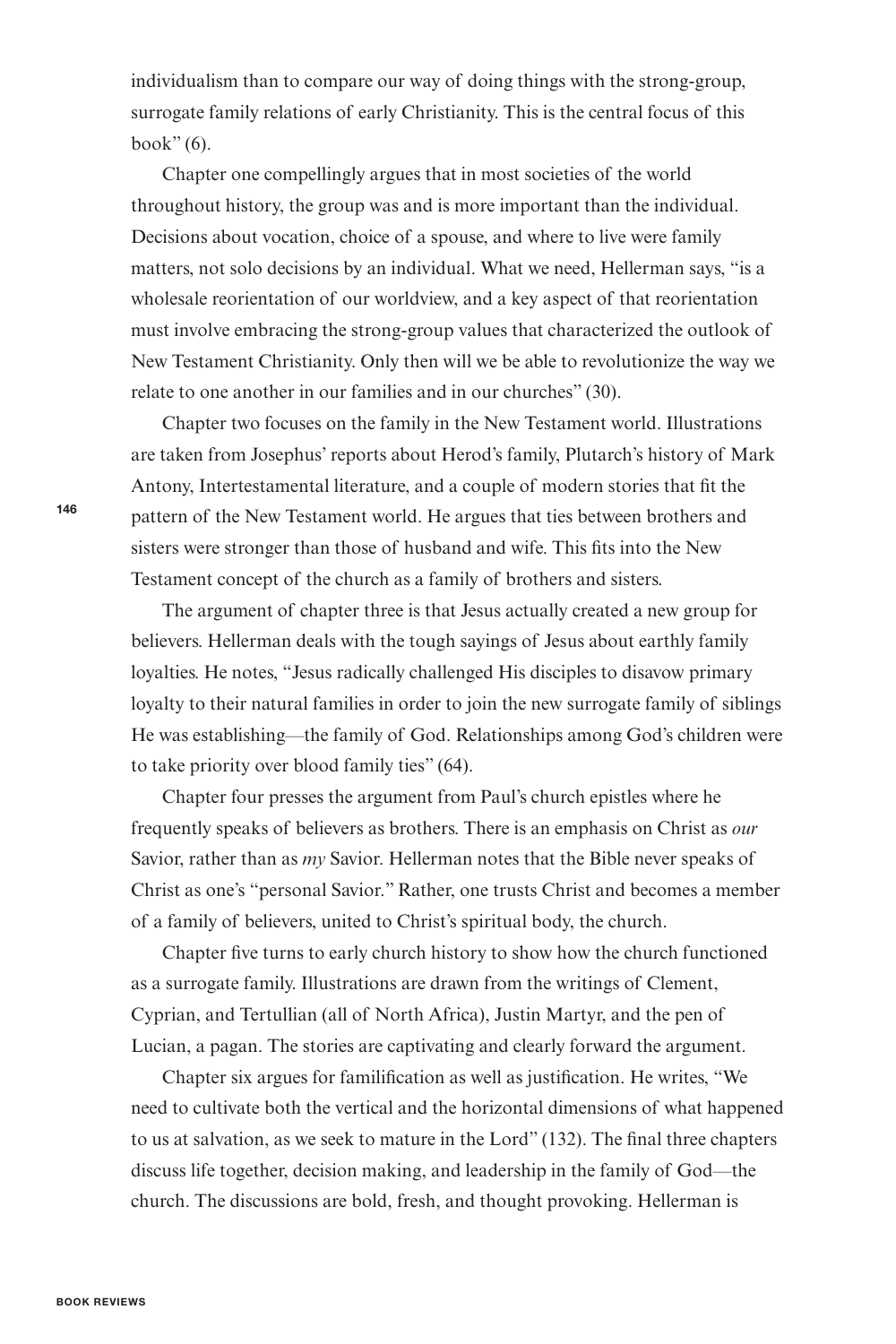experienced and up-to-date with helpful suggestions to improve our evangelical churches, to make them real change agents and centers of outreach.

Hellerman's vision is not new, but his presentation is compelling. The church is in crisis. Hellerman is humble, yet persuasive; passionate, but balanced; biblical and practical. He should be commended for sharing such vital and needed truths. I rarely disagreed with his message. He speaks from years of ministry experience and from inside a church seeking to function as community and family.

I do not intend to detract from his message by pointing out a few flaws or suggestions for improvement. However, the following are some matters related to the overall work and documentation.

The so-called name index is woefully lacking. It contains just forty-six names of authors, but an equally large number were mentioned and quoted in the book. In addition, editors' names were not included in the name index, nor were any of the many church fathers and classical writers.

The subject index likewise suffered from emaciation—only thirty-three entries on less than a full page. The Scripture index covered two pages and is helpful, especially because Hellerman discusses many passages in a mature, exegetical fashion. However, 1 Thess 2:8 on p. 226, and 1 John 3:1 on p. 205 were omitted from this index.

Scripture quotations were from the *Holman Christian Standard Bible*, unless otherwise noted. Most were transcribed Yawlessly, but John 12:29 (on page 66) was misquoted slightly by omitting a "that." On page sixty-nine, the reference to (8:22) should have read (Matt 8:22), since the previous quote was from Mark's Gospel, not Matthew. On page eighty-six, two "lower corner brackets" are changed to full brackets in the quote of Gal 2:10. This is actually a tampering with the *HCSB* text, but also shows inconsistency by not doing the same elsewhere, such as with the two lower corner brackets in Eph 2:16–17 on page 130.

On pages eighty-three and eighty-four, Hellerman argues for the superiority of the *HCSB* over the *NIV* and the *NRSV*, and on page ninety, he criticizes the *NIV* for giving a heading of "Marriage" above 1 Corinthians 7. But he ignores the *HCSB*'s heading of "Principles of Marriage" at the same location.

The issue of proper documentation arises when Hellerman writes, "All classical sources cited from Loeb Classical Library" (17). After checking many of such quotes, I can say that they are not uniformly from Loeb, and at times demonstrate glitches and errors. On pages seventy-three and ninety-seven, quotes attributed to Cyprian give no references at all! On page 101, quotes from two sources by Tertullian are combined into one contiguous paragraph without any indication of